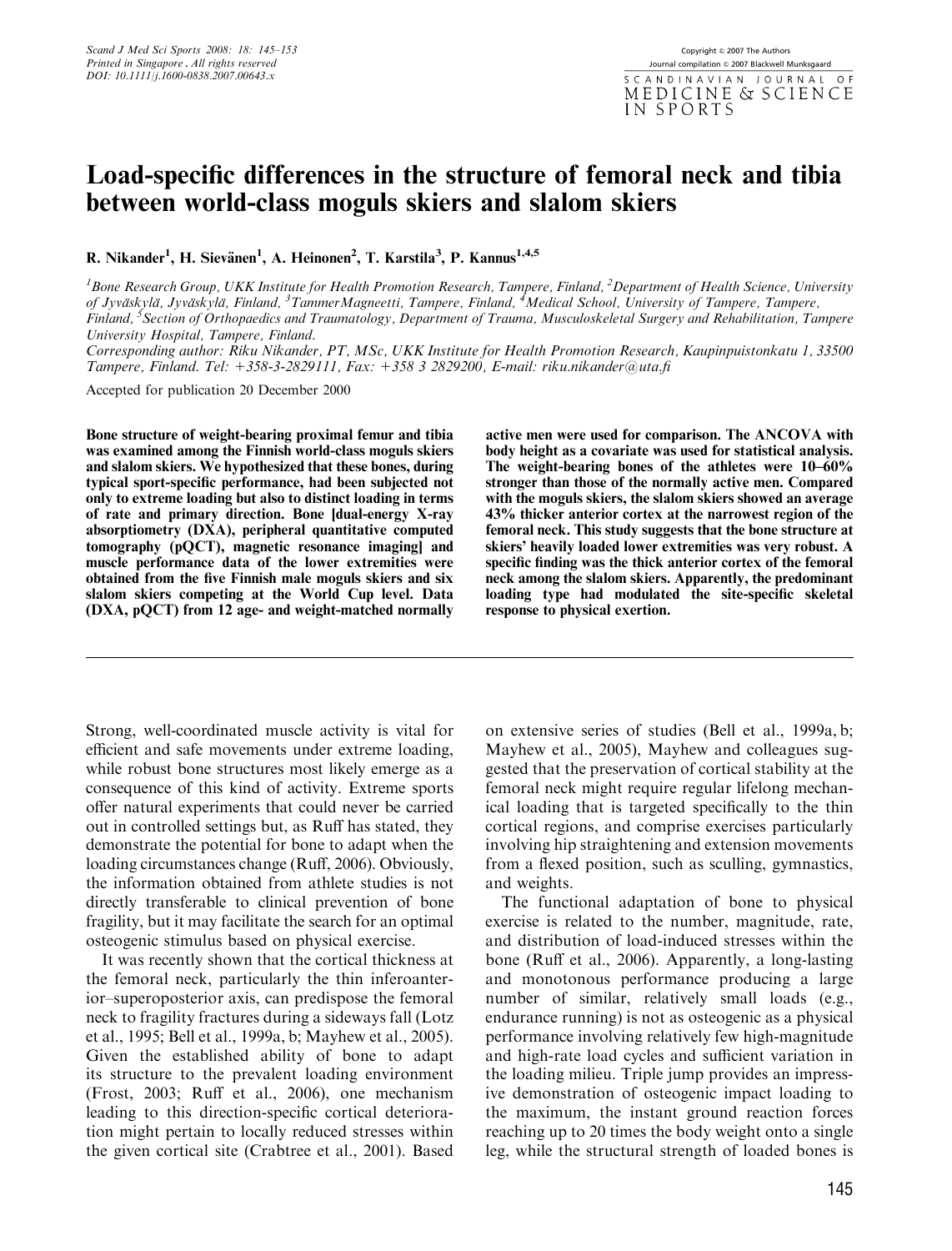# Nikander et al.

some 30% greater compared with normally active referents (Heinonen et al., 2001).

From a clinical perspective and the safety aspect, exercises involving extreme jumping can be unfeasible to be used as a general health strategy to prevent bone fragility. In contrast, odd-impact exercises (Nikander et al., 2005, 2006) exerting adequate loading to the lower extremity skeleton from unusual lateral directions, but without very high vertical impacts, may offer a comparably osteogenic option to enhance bone rigidity and strength without exposing the cartilage tissues and joints to an increased risk of injury. Although shown to be somewhat beneficial to the femoral neck rigidity, the common physical activities, such as cycling and weightlifting including the abovementioned hip straightening and extension movements, cannot rival with the odd-impact racket games, step aerobics, speed skating, or soccer in terms of apparent osteogenicity (Nikander et al., 2005). However, convincing evidence on the true effects of specific physical loading on the clinically important cortical structure of the femoral neck is virtually lacking mainly because of methodological limitations in the commonly used dual-energy X-ray absorptiometry (DXA) method (Sievänen, 2000; Bolotin et al., 2001).

In this study, we investigated the true crosssectional bone structure at the weight-bearing lower extremities, including a unique magnetic resonance imaging (MRI) assessment of the femoral neck, among freestyle skiers (moguls) and alpine skiers (slalom). In these two athlete groups, the bones of the lower extremities had apparently been subjected to not only very heavy loading but also very distinct loading patterns in terms of rate and direction.

# Material and methods

## **Subjects**

Bone and physical performance data could be obtained from five male moguls skiers and six slalom skiers of the Finnish team competing at the World Cup level. The study protocol was approved by the Ethics Committee of The Pirkanmaa Hospital District, and each participant gave his written informed consent before the measurements. For the general comparison of these athletes' bone characteristics with nonathletic referents, data from 12 age- and weight-matched normally active men were obtained from our previous study (Torvinen et al., 2003).

## Description of the sport performances

A typical moguls performance includes straightforward downhill skiing along a steep (up to 32<sup>°</sup>) and a very bumpy slope as quickly as possible, including two landings from aerial maneuvers. A typical slalom performance, in turn, includes zigzagtype, rapidly alternating changes in the skiing direction along a slope with varying steepness, virtually without high vertical impacts (Berg et al., 1995; Bauer & Zerpa, 1996). The flexed skiing position with bent hip and knees, common to both of these sports, requires a high capability of muscles to produce

rapid eccentric forces for compensation of high vertical (moguls) or centrifugal (slalom) ground reaction forces. Associated joint moments, taking the incident dynamic muscle forces and lever arms of the body into account, are significant determinants of mechanically competent bone structures (Lovejoy, 1988; Biewener, 1989; van der Meulen & Carter, 1995; Moisio et al., 2004; Nikander et al., 2006).

### Training history

Information on sport-specific training hours per week during the previous year, sport-specific training years, start of the competing career, and the proportion of cross training such as weightlifting, sustained sports injuries, and medical history were collected via a recalled training questionnaire.

### Muscle performance

The maximal isometric leg extension force was measured with a leg press dynamometer (Tamtron, Tampere, Finland). In our laboratory, the precision (coefficient of variation,  $\%$ ) of this measurement is about 5% (Heinonen et al., 1994). For the athletes only, the dynamic maximal take-off and landing forces and power were measured with a force-plate (Kistler Ergojump 1.04, Kistler Instrumente AG, Winterthur, Switzerland) during squat and counter-movement jumps. The precision of the vertical jump measurements is 2.6% (Torvinen et al., 2002).

#### Bone characteristics

Dual-energy X-ray absorptiometry (XR-26 Norland Inc., Fort Atkinson, Wisconsin, USA) was used to provide a common clinical measure, areal bone mineral density (aBMD) of the femoral neck and lumbar spine (L2–L4). The in vivo precision of the aBMD measurements is better than 1% in our laboratory (Sievänen et al., 1996).

The DXA-based comparison of the femoral neck structure between the athletes and referents was carried out with hip strength analysis (HSA) (Beck et al., 2000). The cross-sectional area occupied by bone mineral (CSA, mm<sup>2</sup>), subperiosteal width  $(W, mm)$ , and section modulus  $(Z, mm^3)$ , an index of bone strength against bending, were determined at the narrowest neck section. In our laboratory, the in vivo precision [coefficient of variation (CV%)] is 2.7% for CSA, 2.5% for W, and 4.8% for Z (Nikander et al., 2005).

Peripheral quantitative computed tomography (pQCT, XCT3000, Stratec Medizintechnik GmbH, Pforzheim, Germany) was used to measure the distal tibia (5% proximal to the distal endplate of the tibia) and the tibial midshaft (50% proximal to the distal endplate of the tibia) according to our standardized scanning and analysis procedures (Sievänen et al., 1998). For the distal site, bone mineral content (BMC, g), total cross-sectional area (ToA, mm<sup>2</sup>), mean cortical crosssectional wall thickness (CWT, mm), trabecular density (TrD, mg/cm<sup>3</sup> ), and density-weighted polar section modulus [an index of bone strength against torsion (BSI), mm<sup>3</sup>] were determined. For the cortical midshaft, besides the BMC, ToA, and CWT, cortical density (CoD, mg/cm<sup>3</sup>) was determined. In our laboratory, the *in vivo* CV% varied from 0.9% (TrD) to 4.2% (BSI) at the distal tibia, and from 0.7% (CoD) to 2.5% (BSI) at the tibial shaft (Sievanen et al., 1998).

Finally, MRI (Gyroscan 1.5T Intera Power, Philips Medical Systems, Best, The Netherlands) was used to measure the athletes' actual cortical structure at the narrowest femoral neck cross-section according to our recent standard procedure (Sievanen et al., in press). Based on precise (CV% about 1%)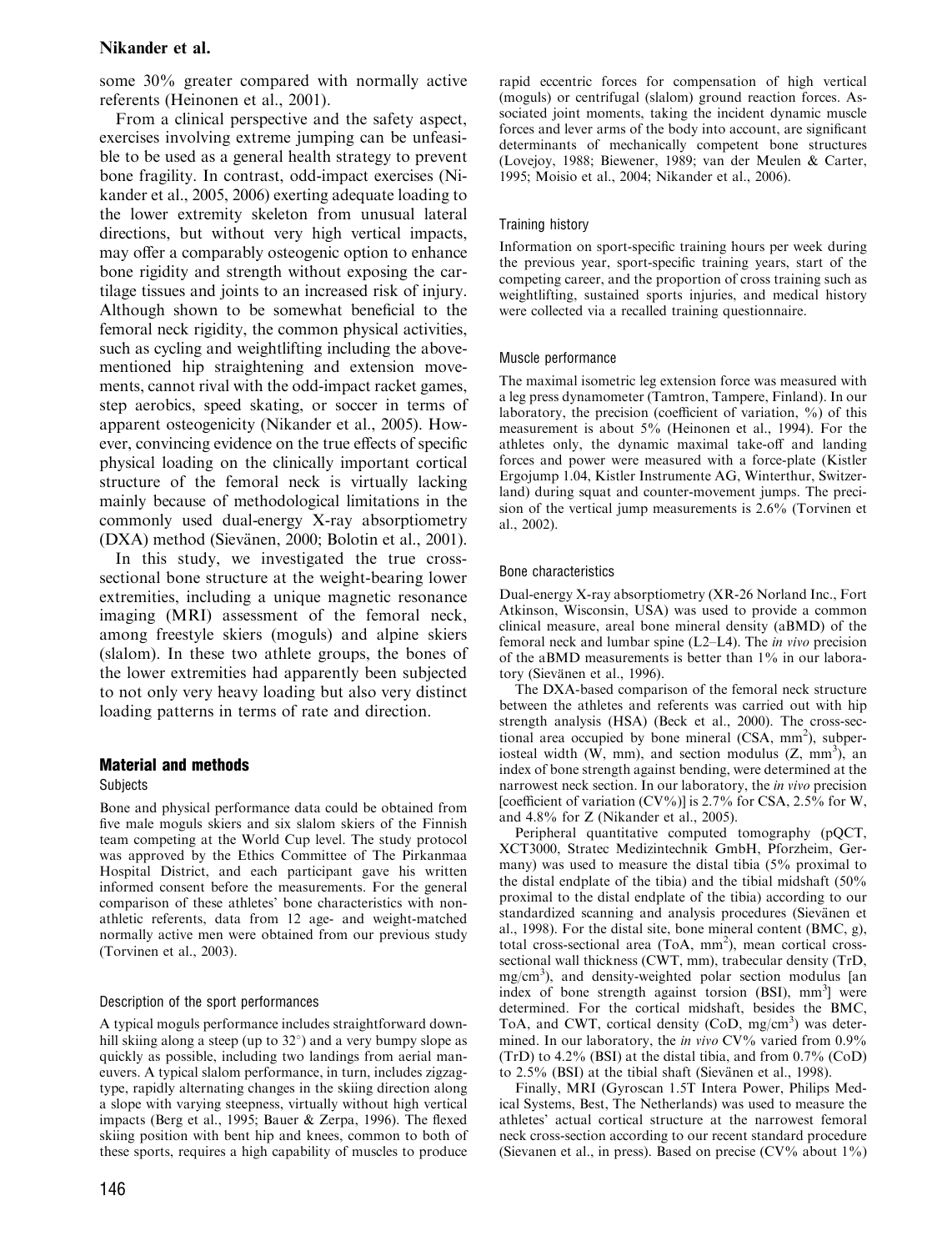assessments of the periosteal and endosteal circumference of the cortical wall, the ToA was determined, and the torsional rigidity  $(Z)$  of the thin-walled cross-section of the femoral neck was estimated using the classic Bredt's formula (Sievanen et al., in press). In addition, direction-specific mean cortical wall thickness (CWT) at anterior, posterior, superior, and inferior quadrants of the cortical bone was separately assessed (Fig. 1).

#### **Statistics**

Statistical analyses were performed with SPSS (Version 11.0; SPSS Inc., Chicago, Illinois, USA). Means and standard deviations (SD) are given as descriptive statistics. One-way analysis of variance (ANOVA) was used for evaluating subject characteristics and between-group differences in muscle performance, training history, and the ratio between the superior to inferior wall thickness of the femoral neck. Differences between the athlete groups in bone variables other than the



Fig. 1. Magnetic resonance image of the femoral neck crosssection at its narrowest location. Periosteal and endosteal cortical boundaries and the cortical quadrants are indicated.

dimensionless ratios were estimated by analysis of covariance (ANCOVA) using body height as the covariate. A P-value  $< 0.05$  was considered to be statistically significant.

#### **Results**

Subject characteristics and muscle performance data are shown in Table 1. Slalom skiers were shorter than moguls skiers and referents in general. Training history was quite similar between the athlete groups. The sports-specific training years averaged about 15 years, and the mean weekly training hours exceeded 15 h. The weight training in both athlete groups comprised similar weight training movements such as squats and leg press with heavy weights, up to the personal maximum, and the proportion of weight training was about 25% of the total training hours in both groups. Muscle performance was quite identical between the moguls skiers and slalom skiers, and as expected, the athletes' isometric leg extension force was on average 20–30% higher compared with that of the referents  $(P<0.05)$ .

Of note, six out of 11 athletes reported to have suffered from a major sport injury, such as anterior cruciate ligament injury or lower extremity fracture, during their career, but not within the preceding year before the study measurements.

## Bone characteristics

The lumbar spine and femoral neck aBMD, HSA results at the femoral neck and pQCT results at the distal tibia and tibial midshaft, and respective heightadjusted comparisons between the athletes and referents are shown in Table 2. The aBMD values were on average 13% (moguls skiers' lumbar spine) to 19% (slalom skiers' femoral neck) higher compared with the referents. Likewise, the tibial BMC was  $18\%$ (slalom skiers' tibial shaft) to 39% (slalom skiers' distal tibia) higher compared with the referents.

At the tibial midshaft, the athletes' bone was somewhat larger (10–15%) and thicker (13–15%)

Table 1. Subject, training, and muscle force characteristics of the skier groups and reference group (mean, SD)

|                                                          | Mean (SD)                  |                            |                         |
|----------------------------------------------------------|----------------------------|----------------------------|-------------------------|
|                                                          | Moguls skiers<br>$(N = 5)$ | Slalom skiers<br>$(N = 6)$ | Referents<br>$(N = 12)$ |
| Age (years)                                              | 22.6(4.5)                  | 24.5(2.9)                  | 24.3(3.6)               |
| Height $(cm)^*$                                          | 181.9 (7.2)                | 173.5(3.7)                 | 180.6(3.7)              |
| Weight (kg)                                              | 77.2 (8.4)                 | 76.6 (4.3)                 | 76.2 (7.9)              |
| Isometric leg extensor force (kg)*                       | 320(40)                    | 351 (34)                   | 267 (45)                |
| Counter movement jump, take-off force (N)                | 2051 (116)                 | 2158 (116)                 |                         |
| Counter movement jump, take-off force/body weight (N/kg) | 26.8(1.4)                  | 28.3(2.6)                  |                         |
| Power in counter movement jump/body weight (W/kg)        | 60.8(3.5)                  | 59.9(5.7)                  |                         |

\*Note the statistically different values ( $P<0.05$ ) between groups in body height and isometric leg extensor force.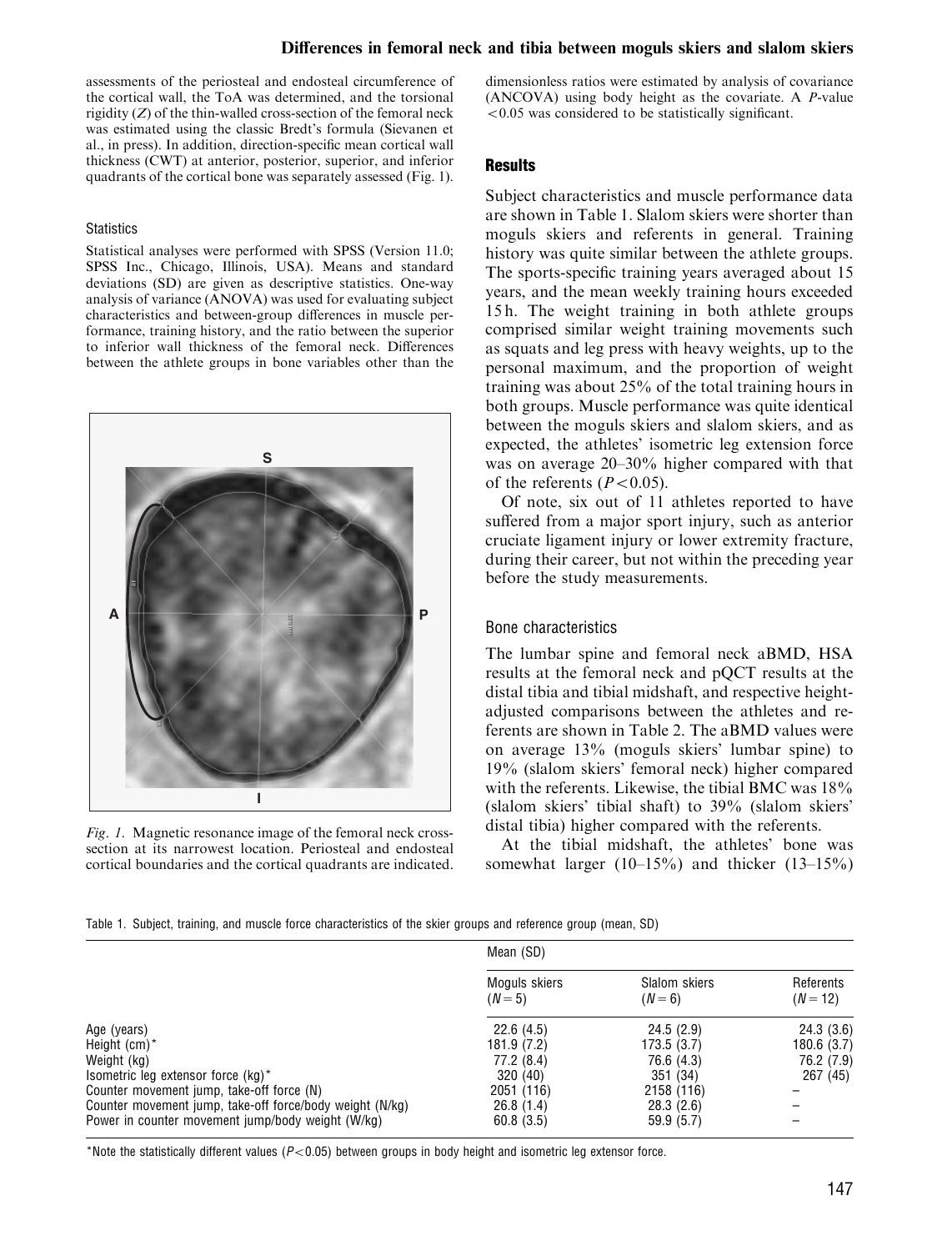# Nikander et al.

Table 2. Absolute pQCT and DXA values (mean, SD) in moguls skiers, slalom skiers, and referents, and the body height-adjusted percentage differences compared with the referents

|                                                    | Moguls skiers<br>Mean (SD) | % difference<br>compared with<br>the referents<br>$% (95\% \text{ Cl})$ | Slalom skiers<br>Mean (SD) | % difference<br>compared with<br>the referents<br>% (95% CI) | Referents<br>Mean (SD) |
|----------------------------------------------------|----------------------------|-------------------------------------------------------------------------|----------------------------|--------------------------------------------------------------|------------------------|
| Lumbar spine (DXA)                                 |                            |                                                                         |                            |                                                              |                        |
| $a$ BMD (g/cm <sup>2</sup> )<br>Femoral neck (DXA) | 1.258(0.102)               | 13 $(2-25)^*$                                                           | 1.221(0.182)               | 16 $(3-29)^*$                                                | 1.104(0.075)           |
| aBMD $(g/cm2)$                                     | 1.157(0.059)               | 15 $(6-26)^*$                                                           | 1.151(0.097)               | 19 (7–31) $^*$                                               | 1.000(0.084)           |
| Bone cross-sectional area (mm <sup>2</sup> )       | 421 (35)                   | $20(10-30)^*$                                                           | 420 (38)                   | $24(13-35)^*$                                                | 350 (20)               |
| Periosteal width (mm)                              | 35.9(2.8)                  | $5(-4 \text{ to } 13)$                                                  | 35.7(2.1)                  | $7 (-2 to 18)$                                               | 34.2(2.6)              |
| Section modulus (mm <sup>3</sup> )                 | 2415 (359)                 | $25(10-41)^*$                                                           | 2443 (238)                 | $34(16-54)^*$                                                | 1914 (187)             |
| Tibial shaft (pQCT)                                |                            |                                                                         |                            |                                                              |                        |
| BMC (mg)                                           | 1200 (117)                 | $24(10-41)^*$                                                           | 1128 (135)                 | $18(3-36)^*$                                                 | 964 (101)              |
| Total area $(mm^2)$                                | 632 (85)                   | 15 $(4-26)^*$                                                           | 584 (31)                   | 10 ( $-2$ to 22)                                             | 546 (37)               |
| Mean cortical wall thickness (mm)                  | 6.2(0.3)                   | $15(1-30)^{*}$                                                          | 6.0(0.6)                   | 13 ( $-2$ to 30)                                             | 5.4(0.7)               |
| Cortical density (mg/cm <sup>3</sup> )             | 1111 (38)                  | $3(-1 to 7)$                                                            | 1123 (25)                  | $2(-2 to 6)$                                                 | 1082 (38)              |
| Polar section modulus (mm <sup>3</sup> )           | 3007 (441)                 | $30(13-49)^*$                                                           | 2594 (330)                 | 13 ( $-3$ to 32)                                             | 2303 (217)             |
| Distal tibia (pQCT)                                |                            |                                                                         |                            |                                                              |                        |
| BMC (mg)                                           | 1076 (120)                 | $25(13-39)^{*}$                                                         | 1099 (105)                 | $39(23 - 56)^*$                                              | 850 (87)               |
| Total area (mm <sup>2</sup> )                      | 1124 (152)                 | 11 ( $-3$ to 27)                                                        | 1077 (62)                  | 13 ( $-3$ to 31)                                             | 1004 (131)             |
| Cortical wall thickness (mm)                       | 3.1(0.6)                   | 63 $(24-114)^*$                                                         | 3.3(0.8)                   | 82 $(34-149)^*$                                              | 1.9(0.5)               |
| Trabecular density (mg/cm <sup>3</sup> )           | 275(6)                     | 11 $(2-20)^*$                                                           | 290 (25)                   | $20(9-32)^{*}$                                               | 248 (19)               |
| Polar section modulus (mm <sup>3</sup> )           | 2369 (292)                 | 42 $(13-80)^*$                                                          | 2481 (453)                 | 61 $(24-109)^*$                                              | 1664 (374)             |

\*Note that when the zero is not within the given 95% confidence interval (95% CI), the result is statistically significant ( $P < 0.05$ ).

DXA, dual-energy X-ray absorptiometry; pQCT, peripheral quantitative computed tomography; BMC, bone mineral content; aBMD, areal bone mineral density.

than that of the referents, but CoD showed no group differences (Table 2.).

At the distal tibia, the athletes' bone gain in BMC was attributable to a somewhat larger  $(11-13\%)$  ToA and especially to strikingly thicker (63–82%) bone cortices. The TrD was also somewhat higher among the athletes  $(11–20\%)$  than referents.

As a consequence of the above-noted structural modifications, the mechanical rigidity of the distal and midshaft sections of the athletes' tibiae was substantially higher than that in the referents', the tibial rigidity being 30% higher at the moguls skiers' midshaft and even 61% higher at the slalom skiers' distal site (Table 2).

Figure 2 shows the height-adjusted percentage differences in the pQCT variables measured at the distal tibia and tibial midshaft between the moguls skiers and slalom skiers. Although none of the differences reached statistical significance, the borderline between-group differences in the TrD of the distal tibia ( $\sim 8\%$ ), favoring the slalom skiers, and that in the polar section modulus of the tibial midshaft ( $\sim 15\%$ ), favoring the moguls skiers, are worth noting. Figure 3 illustrates the difference in the tibial midshaft geometry between the athlete groups; the antero-posterior diameter was elongated and the relative thickness of the anterior cortical wall was higher among the moguls skiers  $(P<0.05)$ .

Table 3 shows the height-adjusted MRI data of the femoral neck and a comparison between the athlete groups. While the ToA was similar among the





Fig. 2. Body height-adjusted mean percentage differences (95% CI) between the moguls skiers and slalom skiers in peripheral quantitative computed tomography-measured bone mineral content (BMC), total cross-sectional area (ToA), mean cortical cross-sectional wall thickness (CWT), trabecular density (TrD), cortical density (CoD), and bone strength index (BSI) at the distal tibia and tibial midshaft. The slalom skiers' mean value denotes the reference line.

athletes, the torsional rigidity of the femoral neck appeared to be about 10% higher among the slalom skiers, but did not reach statistical significance. Noteworthy, the slalom skiers' anterior cortical wall was significantly  $(43\%, P<0.05)$  thicker than that in the moguls skiers. Similarly, non-significant trends, in favor of the slalom skiers, were observed at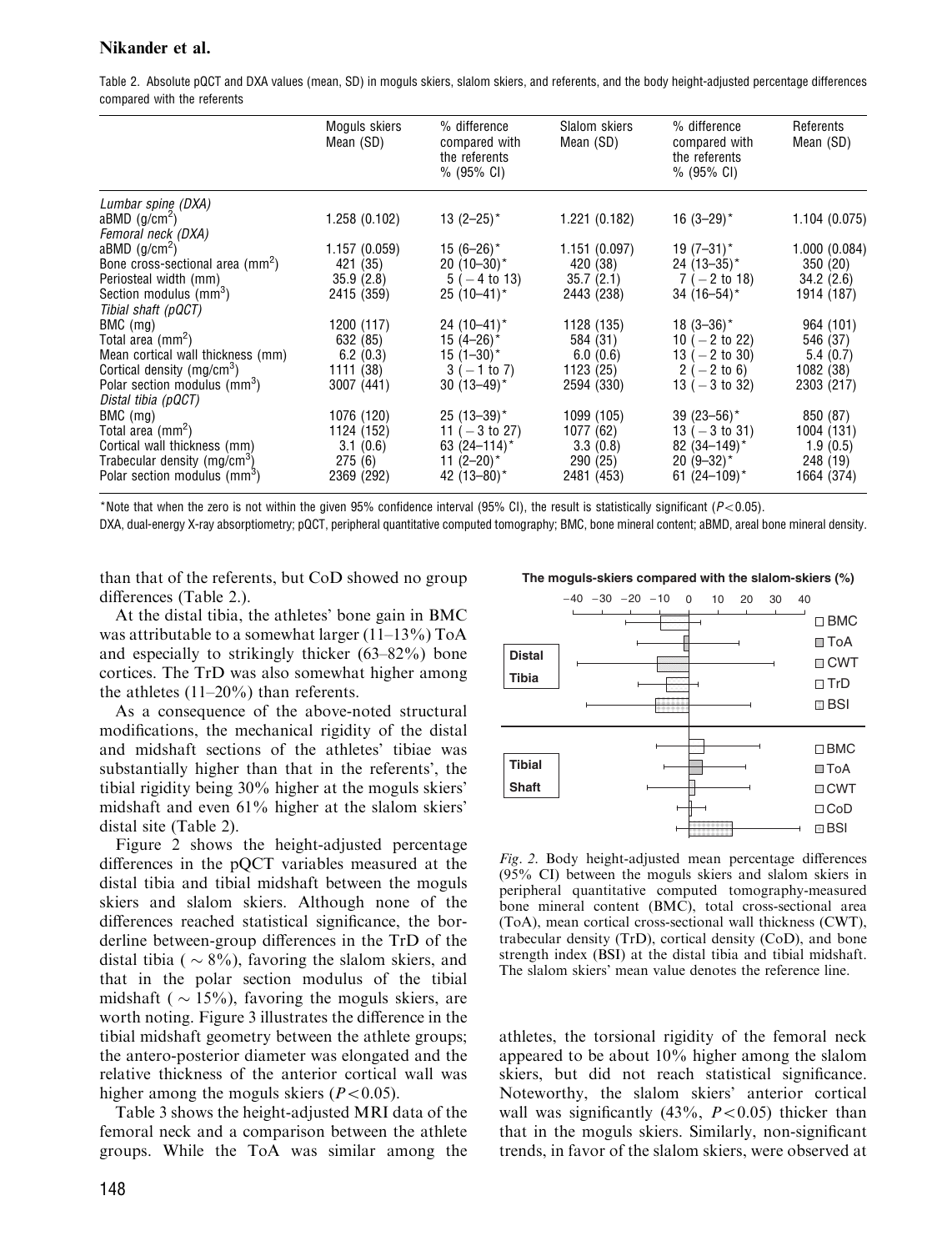

Fig. 3. Peripheral quantitative computed tomography images of the tibial midshaft scanned from a moguls skier (left image) and a slalom skier (right image). Note the distinct difference in the shape of the bone cross-section. The antero-posterior diameter was elongated and the relative thickness of the anterior cortical wall was higher among the moguls skiers ( $P<0.05$ ).

| Table 3. Body height-adjusted femoral neck MRI data in moguls skiers and slalom skiers and the percentage differences between the groups |  |  |  |
|------------------------------------------------------------------------------------------------------------------------------------------|--|--|--|
|------------------------------------------------------------------------------------------------------------------------------------------|--|--|--|

|                                        | Mean (SD)     |               | % difference between<br>the moguls and the |  |
|----------------------------------------|---------------|---------------|--------------------------------------------|--|
|                                        | Moguls skiing | Slalom skiing | slalom skiers, % (95% CI)                  |  |
| Femoral neck (MRI)                     |               |               |                                            |  |
| Total area $(mm^2)$                    | 905 (53)      | 881 (47)      | $2.6$ ( $-16.2-25.6$ )                     |  |
| Section modulus (mm <sup>3</sup> )     | 2462 (169)    | 2234 (151)    | $9.8$ ( $-14.2-40.6$ )                     |  |
| Segmental analysis (quadrants)         |               |               |                                            |  |
| Anterior cortical wall thickness (mm)  | 0.7(0.1)      | 1.1(0.1)      | $-42.6$ ( $-60.8 - -15.9$ )*               |  |
| Posterior cortical wall thickness (mm) | 0.8(0.1)      | 1.0(0.1)      | $-25.6$ ( $-49.2-8.8$ )                    |  |
| Superior cortical wall thickness (mm)  | 1.0(0.2)      | 1.5(0.2)      | $-38.9(-68.0-16.7)$                        |  |
| Inferior cortical wall thickness (mm)  | 0.8(0.1)      | 0.8(0.1)      | $1.7 (-34.8 - 58.7)$                       |  |

\*Note that when the zero is not within the given 95% confidence interval (95% CI), the result is statistically significant ( $P$ <0.05). MRI, magnetic resonance imaging.

the superior (39%) and posterior (26%) quadrants of the femoral neck, but not at the inferior quadrant.

## **Discussion**

The bone results in this study were in line with the conclusions of previous athlete studies (Haapasalo et al., 2000; Rittweger et al., 2000; Heinonen et al., 2001, 2002; Kontulainen et al., 2002; Faulkner et al., 2003; Liu et al., 2003; Nikander et al., 2005, 2006) that the heavily loaded bone structures among toplevel athletes can be very strong, in this study, even up to 60% stronger (the distal tibia of the slalom skiers) compared with normally active men. In general, the strong bone structure was characterized by a very thick cortex, a high TrD close to the apparent ceiling value (Heinonen et al., 2001), and a somewhat larger bone cross-sectional size. A particularly noteworthy and novel finding of this study was that some structures of the bones (geometry of tibial diaphysis and anterior cortical thickness of femoral neck) were distinct between the two studied extreme athlete groups. Apparently, this finding reflects the strong influence of predominant sport-specific loading (e.g., magnitude, rate, direction) on skeletal response to physical exertion.

The typical bone-loading milieu among the moguls skiing and slalom skiing can be distinguished as follows: while the flexed skiing position with bent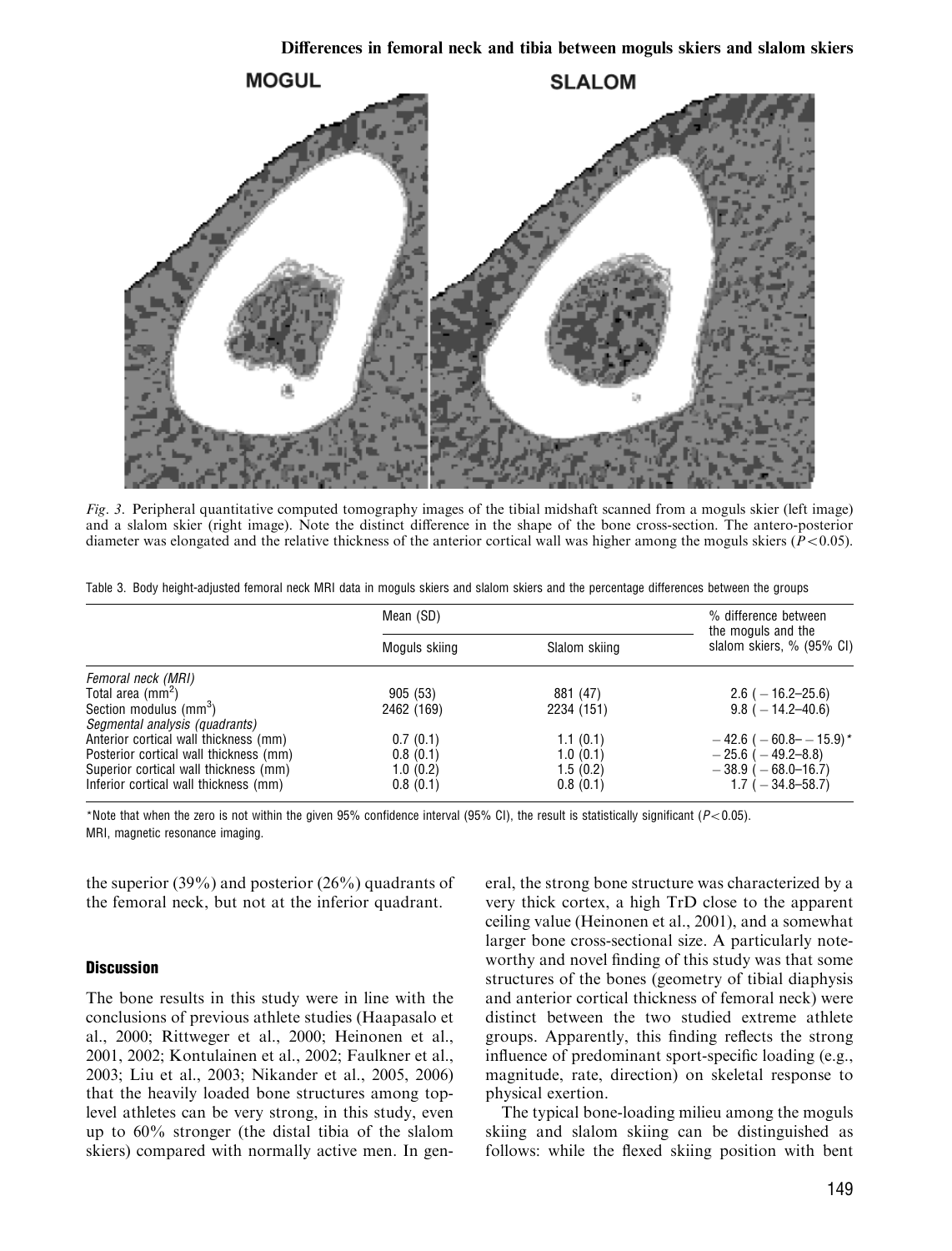# Nikander et al.

hip and knees in conjunction with the absolute requirement for high-power muscle performance is common to both of these sports, the moguls skiers primarily need to do substantial eccentric muscle work to cope with the successive vertical ground reaction forces caused by rapid, straightforward skiing down the steep and bouncy hill. They also keep their lower limbs parallel (side by side) in the natural position, and their lower extremities have to cope with the hard landings from high aerial maneuvers while maintaining the skiing speed. The slalom skiers, in turn, need to do a lot of eccentric muscle work to counteract the centrifugal ground reaction forces caused by successive turns to varying directions performed at a high speed.

Although we were not able to measure the loading characteristics directly during the skiing performances, we obtained carefully measured, detailed information of loading of these sports from the national Research Institute for Olympic Sports (unpublished data, The Research Institute for Olympic Sports, Jyväskylä, Finland, 2005). Of note, some of our skiers were assessed in both of these studies. Regarding the moguls skiing, the highest ground reaction forces during the downhill skiing phase are, surprisingly, only two times the body weight, which is similar to loads caused by brisk walking (Vainionpaa et al., 2006). These low reaction forces most likely reflect the function of the moguls skiers' hip muscles as active shock-absorbers during the skiing performance. In contrast, the ground reaction forces during a slalom skiing performance can be four to five times the body weight (Yee & Mote 1997; unpublished data, the Research Institute for Olympic Sports, Jyväskylä, Finland, 2005), corresponding to typical reaction forces during running (Vainionpaa et al., 2006) and jumping (Heinonen et al., 1996) exercises. It should also be noted that the zigzagtype slalom performance alternates the above load virtually onto one leg only (Bauer & Zerpa, 1996), similar to triple jumping.

Considering the triple jumpers' reaction forces of up to 20 times the body weight (Heinonen et al., 2001), the mean polar section moduli at the distal tibia  $(2369 \text{ and } 2481 \text{ mm}^3)$  in both of our skier groups were even somewhat higher compared with somewhat taller, but equally weighing triple jumpers' mean value (2211 mm<sup>3</sup>). This difference in bone strength was mainly because of the skier's more than 0.5 mm thicker cortices at the distal site. Regarding the prevailing notion of the superior osteogenic effect of maximal vertical impact loading, this is a pertinent observation as it suggests an even higher osteogenic potential for rapidly repeated and alternating loadings comprising either moderate vertical impacts or forces from odd directions. However, this does not necessarily apply to long bones shafts.

The mechanical rigidity of triple jumpers' tibial diaphysis, a site undoubtedly subjected to very high bending moments during the extreme jumping, was clearly higher compared with our slalom skiers (3197 vs 2594 mm<sup>3</sup>), but quite comparable with our moguls skiers  $(3007 \text{ mm}^3)$ . It may be that the high bending moments affecting the tibial midshaft in the anteroposterior direction immediately after the landings from high jumps accounted for this. The elongated crosssectional shape of the midshaft among the moguls skiers (Fig. 3) is also in line with this interpretation.

Compared with the normal erect walking or running position, the typical flexed skiing position in both sports evaluated in the present study makes the associated lever arms longer, which, in turn, increases the bending moments and the consequent loading particularly within the proximal femur. Associated joint moments, taking the incident dynamic muscle forces and lever arms of the body into account, are significant determinants of the structural rigidity of bone (Lovejoy, 1988; Biewener, 1989; van der Meulen & Carter, 1995; Moisio et al., 2004; Nikander et al., 2006). During the vigorous turns in the slalom, the load is virtually exerted on the outer leg only while the hip posture needs to be effectively stabilized by concomitant muscle work (Berg et al., 1995). Then, the associated active muscle force affecting the proximal femur is applied from an unusual (odd) direction contrasting to what occurs during normal, even vigorous bipedal locomotion. Slalom skiing thus seems to impose higher and different loads to the femoral neck compared with moguls skiing (Bauer & Zerpa, 1996; Yee & Mote, 1997; unpublished data, The Research Institute for Olympic Sports, Jyväskylä, Finland, 2005).

Hence, the slalom-induced high loading from an odd direction, exerted alternately on one leg only, may explain the thicker anterior cortex at the femoral neck among slalom skiers, which can be considered to be a relevant finding also from a clinical perspective (Bell et al., 1999b; Mayhew et al., 2005). This finding may offer an important step in the search for a feasible and osteogenic exercise regimen. Highimpact exercises are undoubtedly highly osteogenic and can substantially strengthen the loaded bones (Heinonen et al., 1996, 2001; Nikander et al., 2005, 2006), but their feasibility is not so self-evident, particularly among elderly or sedentary people not accustomed to vigorous activity. As it seems possible to strengthen the clinically important femoral neck without intense vertical jumping and consequent high impacts (which may compromise the health of articular cartilage), effective and feasible bone training regimens, primarily based on rapidly alternating, moderate loadings from odd directions are attractive.

This small cross-sectional study naturally has many limitations, and caution must be exercised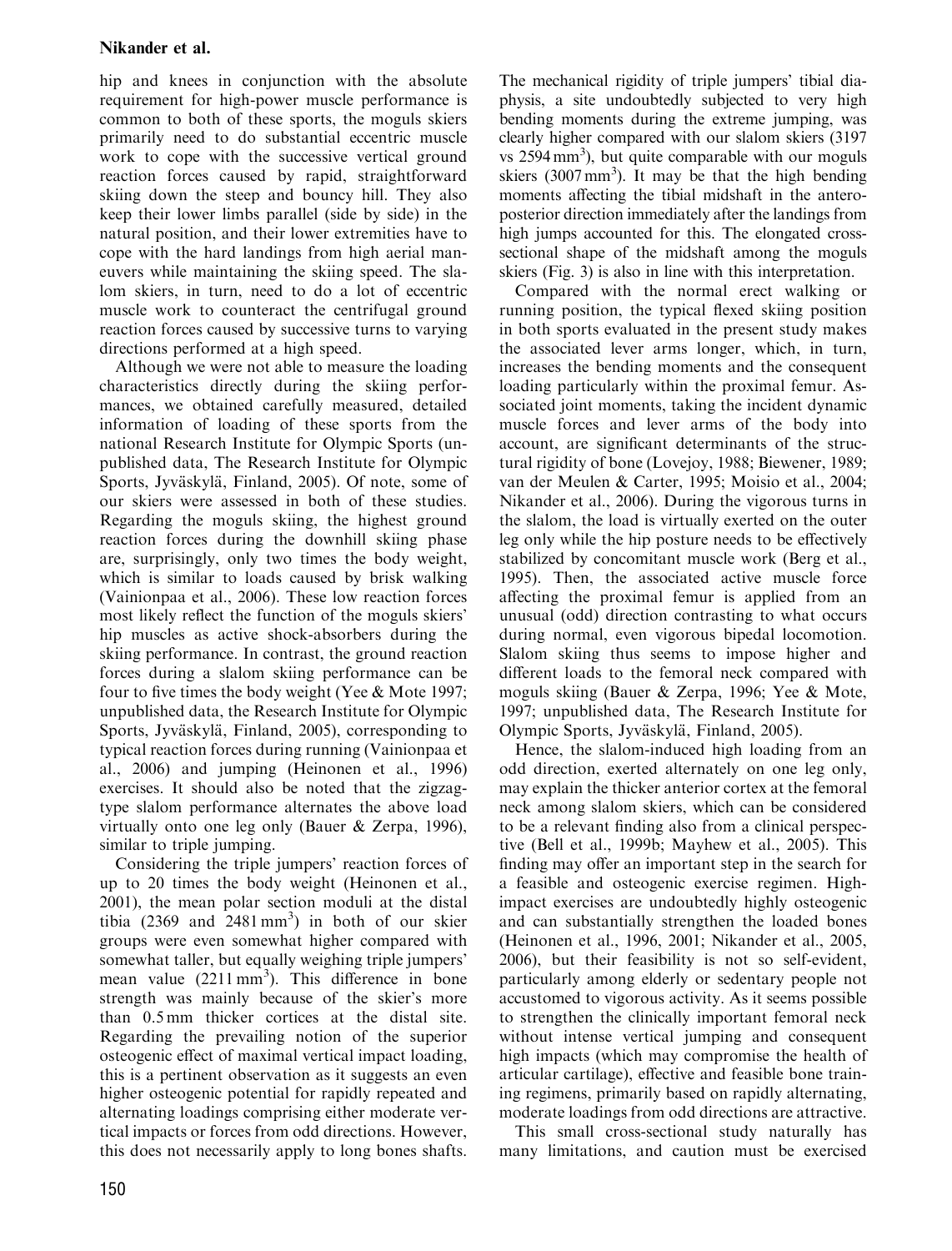when interpreting the findings. A small number of world-class skiers in this study provided a relatively weak statistical power to detect small groupdifferences; thus, the results are suggestive only. With a greater number of skiers, it might have been possible to detect more between-sport differences with statistical significance instead of borderline findings or trends. However, expansion of our study with athletes not being at the top level could also have increased the variance in the bone values. Thus, we decided to include only the very best of the moguls and slalom skiers in our study. It is recalled that one of our main objectives was to compare preliminarily the influence of two distinct loading types on the bone structure at heavily loaded lower extremities, including the unique MRI assessment of the clinically relevant femoral neck cortical structure, at its apparently weakest location (Zebaze et al., 2005). Given the pilot nature of this study, the present findings rather generated interesting hypotheses than proved them, and these hypotheses need to be tested in adequate-powered study designs before final conclusions can be formed.

As regards the athlete studies, the possibility of selfselection bias is always a concern. According to the prevailing notion, genetics can explain even up to 70% of the variance in bone phenotype (Eisman, 1999). To control efficiently the influence of heredity, we should have studied a group of monozygotic twins – one athlete and the other non-athletic control, or in a less optimal design, to expand our study by investigating athletes' first-degree relatives. Given the inherently small sample size of this study, the latter option was not considered appropriate, and the former was impossible due to obvious reasons. On the other hand, recent studies have suggested that the genetic effect on the lower extremity bone strength is not larger than the environmental effect. Hui et al. (2006) concluded that heredity explained about 40% of the variance in femoral neck bone mass, and somewhat more of its area (size), the latter being highly related to body height. Also, in a very recent Finnish twin study, the influence of heredity on the pQCT-derived structural strength indices at the weight-bearing distal tibia and non-weight-bearing radius appeared to be much weaker for the tibia than the radius (30% vs 70%) (Mikkola et al., 2006). It was concluded that the common genes explained a large portion of the compression strength of radius but only a modest portion of the compression strength of tibia, indicating a strong influence of environmental (loading) factors on the structure of weight-bearing tibia.

As the observed between-group differences in the weight-bearing bones were very large, corresponding to even more than two SD above the mean reference level, it is very unlikely that the stronger bone structure of the moguls skiers and slalom skiers could be solely, or even to a large extent, explained by heredity. Likewise, the structural differences observed between moguls skiers and slalom skiers (see Fig. 2 and Table 3) are hardly attributable to heredity; rather, the boys with initially good muscle performance and specific physical abilities were more inclined toward certain athletic activities already in childhood, and thus, they had better opportunity to build strong bones during the period of rapid growth. In our study, this appeared to be the case: all our athletes had started the specific training at younger than 10 years of age, well before the growth spurt. Further, we also observed that among these two athlete groups, the isometric and dynamic muscle performance was virtually identical, the length of the sport-specific training history and the starting age of the career were similar, and also the proportion of weight training and related exercises were the same. Consequently, it seems that the distinct bone structure between the athlete groups was largely dependent on predominant sport-specific loading type.

Taken together, in the world-class male moguls skiers and slalom skiers, the bone structure in the heavily loaded lower extremities was, quite expectedly, very strong compared with normally active referents. The structural strength of their tibiae was attributable to a thick cortex, a high TrD, and a somewhat larger bone cross-section. Further, a particularly noteworthy finding was slalom skiers' thick anterior cortex at the femoral neck. Apparently, the predominant loading type had modulated the skeletal response to physical exertion. Thus, the skeletal loading from odd, lateral directions requiring simultaneous, active muscle work can be osteogenic, the effect being comparable with that received from highimpact vertical jumping. Consequently, it seems possible to develop widely applicable and feasible bone-strengthening regimens, which are not solely based on high vertical impacts.

# **Perspectives**

Mayhew et al. (2005) recently showed that diminished cortical thickness at the inferoanterior–superoposterior axis can predispose the femoral neck to fragility fracture during a sideways fall. Our finding among the slalom skiers suggests that a robust cortex of the femoral neck may also be obtained through oddimpact exercises. These type of exercises, including high bending forces from unusual, lateral directions, may offer an effective way to increase the femoral neck strength without high, potentially harmful, vertical impacts. Commonly practiced odd-impact sports are, for example, soccer and racket-games.

Key words: bone strength, exercise, physical loading, DXA, pQCT, MRI.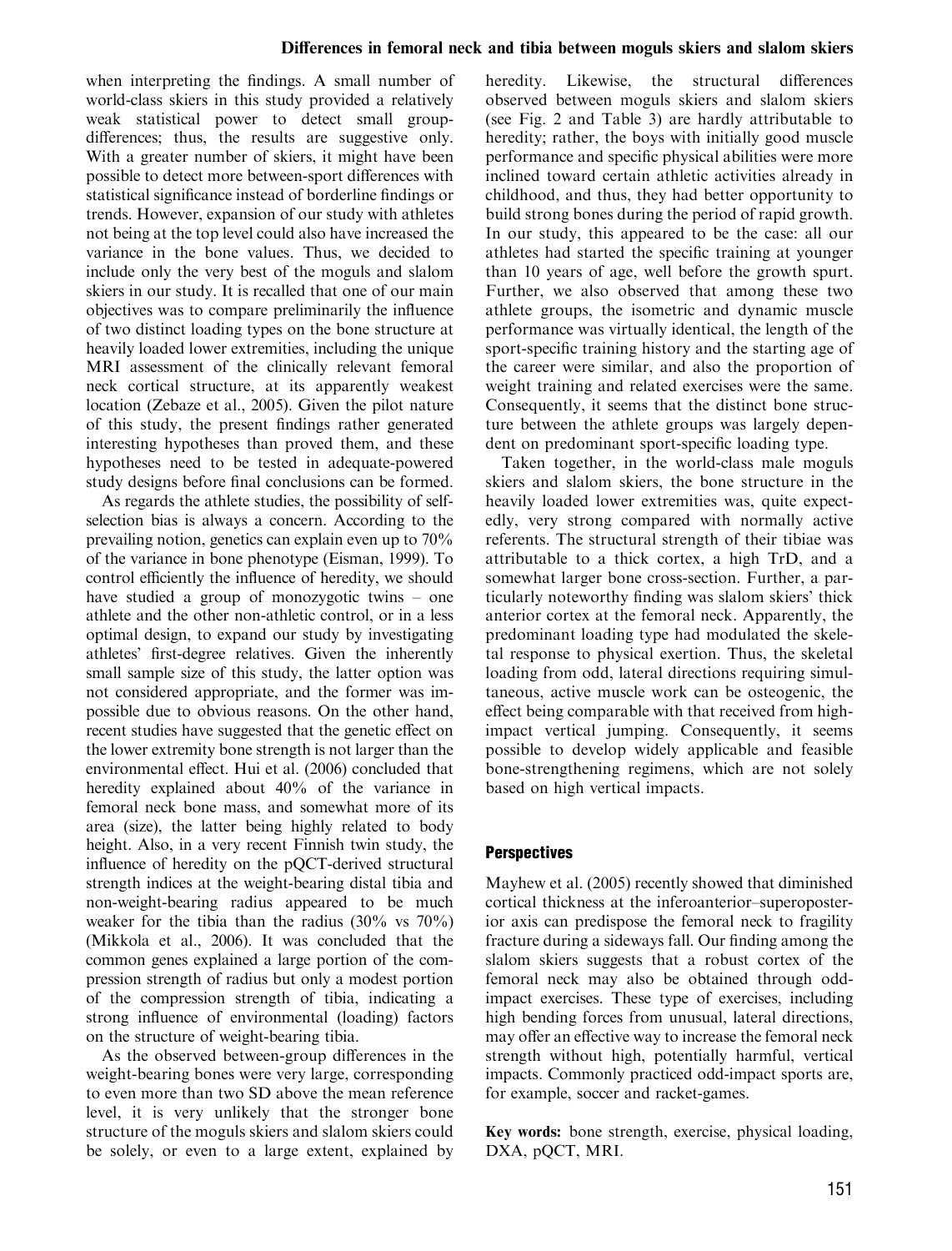## Acknowledgements

The authors thank all the study participants for their great contribution. We would like to express our gratitude to the world-class athletes and their coaches, who offered their entire day off for the study. We also thank Virpi Koskue for DXA- and pQCT-measurements and Seppo Niemi for his assistance in preparing the figures and tables. The financial support from the Finnish Ministry of Education, The Medical Fund of the Pirkanmaa Hospital District, and the Päivikki and Sakari Sohlberg Foundation is greatly appreciated. We appreciate the help from KIHU, The Research Institute for Olympic Sports (Jyväskylä, Finland) for offering us their valuable skiing performance data.

# **References**

- Bauer T, Zerpa C. Design of a test ergometer for leg strength and power measurement in skiers. J Strength Cond Res 1996: 10: 268–273.
- Beck TJ, Looker AC, Ruff CB, Sievanen H, Wahner HW. Structural trends in the aging femoral neck and proximal shaft: analysis of the Third National Health and Nutrition Examination Survey dual-energy X-ray absorptiometry data. J Bone Miner Res 2000: 15: 2297–2304.
- Bell KL, Loveridge N, Power J, Garrahan N, Meggitt BF, Reeve J. Regional differences in cortical porosity in the fractured femoral neck. Bone 1999a: 24: 57–64.
- Bell KL, Loveridge N, Power J, Garrahan N, Stanton M, Lunt M, Meggitt BF, Reeve J. Structure of the femoral neck in hip fracture: cortical bone loss in the inferoanterior to superoposterior axis. J Bone Miner Res 1999b: 14: 111–119.
- Berg HE, Eiken O, Tesch PA. Involvement of eccentric muscle actions in giant slalom racing. Med Sci Sports Exerc 1995: 27: 1666–1670.
- Biewener AA. Scaling body support in mammals: limb posture and muscle mechanics. Science 1989: 245: 45–48.
- Bolotin HH, Sievanen H, Grashuis JL, Kuiper JW, Jarvinen TL. Inaccuracies inherent in patient-specific dual-energy X-ray absorptiometry bone mineral density measurements: comprehensive phantom-based evaluation. J Bone Miner Res 2001: 16: 417–426.
- Crabtree N, Loveridge N, Parker M, Rushton N, Power J, Bell KL, Beck TJ, Reeve J. Intracapsular hip fracture and the region-specific loss of cortical bone: analysis by peripheral quantitative computed tomography. J Bone Miner Res 2001: 16: 1318–1328.
- Eisman JA. Genetics of osteoporosis. Endocr Rev 1999: 20(6): 788–804.
- Faulkner RA, Forwood MR, Beck TJ, Mafukidze JC, Russell K, Wallace W. Strength indices of the proximal femur and shaft in prepubertal female gymnasts. Med Sci Sports Exerc 2003: 35: 513–518.
- Frost HM. Bone's mechanostat: a 2003 update. Anat Rec 2003: 275A: 1081– 1101.
- Haapasalo H, Kontulainen S, Sievänen H, Kannus P, Järvinen M, Vuori I. Exercise-induced bone gain is due to enlargement in bone size without a change in volumetric bone density: a peripheral quantitative computed tomography study of the upper arms of male tennis players. Bone 2000: 27: 351–357.
- Heinonen A, Kannus P, Sievanen H, Oja P, Pasanen M, Rinne M, Uusi-Rasi K, Vuori I. Randomised controlled trial of effect of high-impact exercise on selected risk factors for osteoporotic fractures. Lancet 1996: 348: 1343–1347.
- Heinonen A, Sievanen H, Kannus P, Oja P, Vuori I. Site-specific skeletal response to long-term weight training seems to be attributable to principal loading modality: a pQCT study of female weightlifters. Calcif Tissue Int 2002: 70: 469–474.
- Heinonen A, Sievänen H, Kyröläinen H, Perttunen J, Kannus P. Mineral mass, size, and estimated mechanical strength of triple jumpers' lower limb. Bone 2001: 29: 279–285.
- Heinonen A, Sievanen H, Viitasalo J, Pasanen M, Oja P, Vuori I. Reproducibility of computer measurement of maximal isometric strength and electromyography in sedentary middle-aged women. Eur J Appl Physiol 1994: 68: 310–314.
- Hui SL, Koller DL, Foroud TM, Econs MJ, Johnston CC Jr., Peacock M. Heritability of changes in bone size and bone mass with age in premenopausal White Sisters. J Bone Miner Res 2006: 21: 1121–1125.
- Kontulainen S, Sievanen H, Kannus P, Pasanen M, Vuori I. Effect of longterm impact-loading on mass, size, and estimated strength of humerus and radius of female racquet-sports players: a peripheral quantitative computed tomography study between young and old starters and controls. J Bone Miner Res 2002: 17: 2281–2289.
- Liu L, Maruno R, Mashimo T, Sanka K, Higuchi T, Hayashi K, Shirasaki Y, Mukai N, Saitoh S, Tokuyama K. Effects of physical training on cortical bone at midtibia assessed by peripheral QCT. J Appl Physiol 2003: 95: 219– 224.
- Lotz JC, Cheal EJ, Hayes WC. Stress distributions within the proximal femur during gait and falls: implications for osteoporotic fracture. Osteoporos Int 1995: 5: 252–261.
- Lovejoy CO. Evolution of human walking. Sci Am 1988: 259: 118–125.
- Mayhew PM, Thomas CD, Clement JG, Loveridge N, Beck TJ, Bonfield W, Burgoyne CJ, Reeve J. Relation between age, femoral neck cortical stability, and hip fracture risk. Lancet 2005: 366: 129–135.
- Mikkola T, Sipila S, Sievanen H, Suominen H, Rantanen T, Kaprio J, Koskenvuo M, Kauppinen M, Heinonen A. Genetic and environmental contributions to bone strength in older women. J Bone Miner Res 2006: 21(Suppl. 1): S240; an abstract in the 8th Scandinavian Congress of Medicine and Science in Sports, The abstract book, 58.
- Moisio KC, Hurwitz DE, Sumner DR. Dynamic loads are determinants of peak bone mass. J Orthop Res 2004: 22: 339–345.
- Nikander R, Sievanen H, Heinonen A, Kannus P. Femoral neck structure in adult female athletes subjected to different loading modalities. J Bone Miner Res 2005: 20: 520–528.
- Nikander R, Sievänen H, Heinonen A, Kannus P. Loading modalities and bone structures at nonweight-bearing upper extremity and weight-bearing lower extremity – a pQCT study of adult female athletes. Bone 2006: 39(4): 886–894.
- Rittweger J, Beller G, Ehrig J, Jung C, Koch U, Ramolla J, Schmidt F, Newitt D, Majumdar S, Schiessl H, Felsenberg D. Bone–muscle strength indices for the human lower leg. Bone 2000: 27: 319–326.
- Ruff C. Gracilization of the modern human skeleton. Sci Am 2006: 94: 508– 514.
- Ruff C, Holt B, Trinkaus E. Who's afraid of the big bad Wolff?: ''Wolff's law'' and bone functional adaptation. Am J Phys Anthropol 2006: 129: 484–498.
- Sievänen H. A physical model for dualenergy X-ray absorptiometry-derived bone mineral density. Invest Radiol 2000: 35: 325–330.